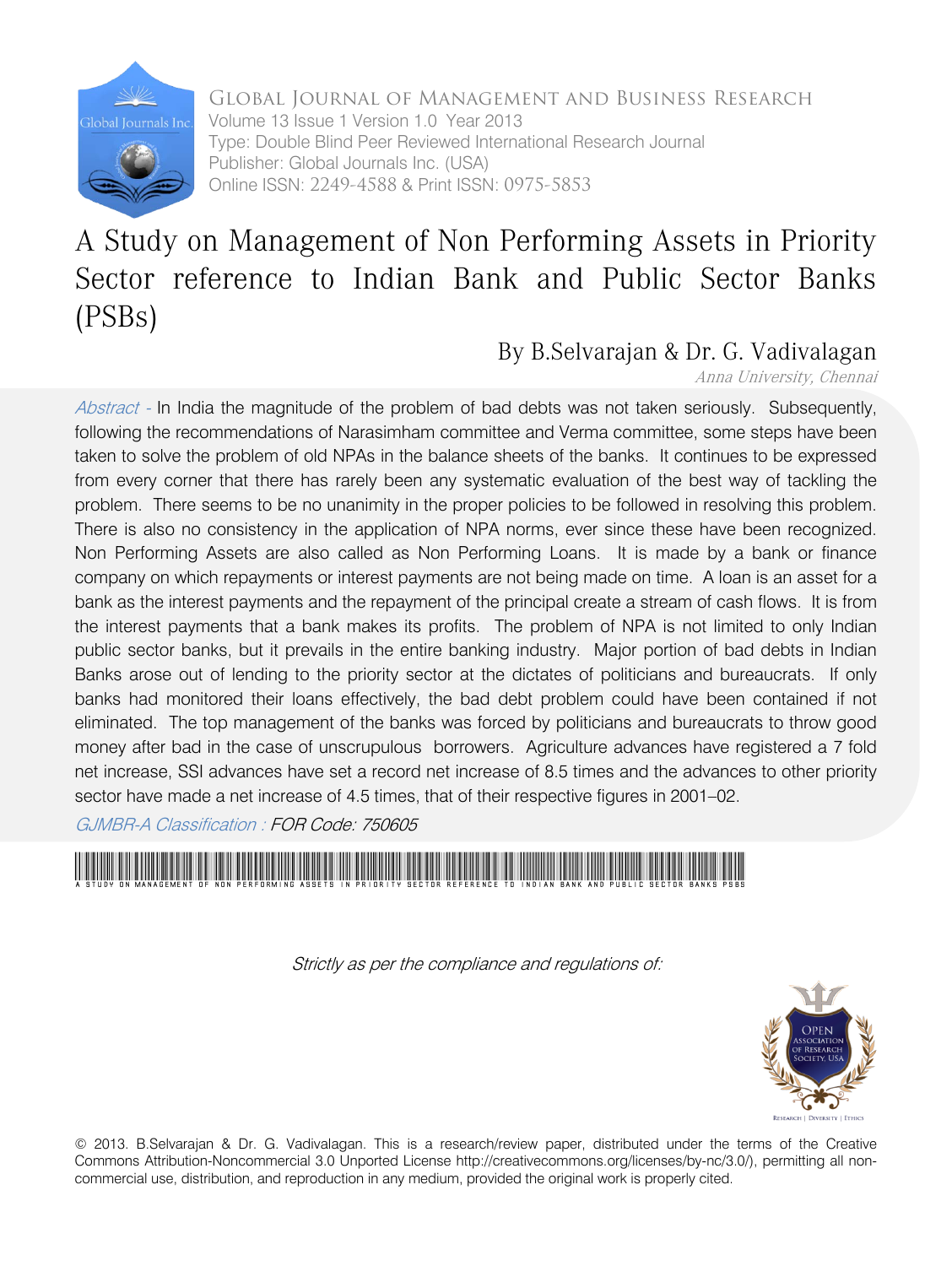# A Study on Management of Non Performing Assets in Priority Sector reference to Indian Bank and Public Sector Banks (PSBs)

B.Selvarajan <sup>«</sup> & Dr. G. Vadivalagan <sup>«</sup>

 Agriculture advances have registered a 7 fold net increase, SSI advances have set a record net increase of 8.5 times and the overall Priority sector advances have registered a 6.5 fold Abstract - In India the magnitude of the problem of bad debts was not taken seriously. Subsequently, following the recommendations of Narasimham committee and Verma committee, some steps have been taken to solve the problem of old NPAs in the balance sheets of the banks. It continues to be expressed from every corner that there has rarely been any systematic evaluation of the best way of tackling the problem. There seems to be no unanimity in the proper policies to be followed in resolving this problem. There is also no consistency in the application of NPA norms, ever since these have been recognized. Non Performing Assets are also called as Non Performing Loans. It is made by a bank or finance company on which repayments or interest payments are not being made on time. A loan is an asset for a bank as the interest payments and the repayment of the principal create a stream of cash flows. It is from the interest payments that a bank makes its profits. The problem of NPA is not limited to only Indian public sector banks, but it prevails in the entire banking industry. Major portion of bad debts in Indian Banks arose out of lending to the priority sector at the dictates of politicians and bureaucrats. If only banks had monitored their loans effectively, the bad debt problem could have been contained if not eliminated. The top management of the banks was forced by politicians and bureaucrats to throw good money after bad in the case of unscrupulous borrowers. advances to other priority sector have made a net increase of 4.5 times, that of their respective figures in 2001–02. The increase over that of 2001–02 in 10 years period. Indian Bank has been successful in controlling the NPAs. The NPAs have been reduced from `791.98 crores in 2001-02 to `223.00 crores in 2008-09. However in 2009-10 and 2010-11, the NPAs have grown at an alarming rate from `223 crores in 2008-09 to `495.00 crores in 2010-11 in two years. However, Indian Bank could register a net decrease in NPAs by `296.98 crores in 10 years. In case of Public Sector Banks, the NPAs have shown a slow decreasing trend from 2001-02 to 2005-06 and then there are fluctuations upto 2010-11. An alarming increase in NPAs in Public Sector Banks is seen in 2009-10 and 2010-11 and registered a net increase of `16105.66 crores in 10 years. The growth of Indian Bank's lending to

Author *α* : M. Com, M.Phil, MBA, (Ph.D),Research Scholar, Anna University, Chennai. (Anna University Coimbatore Region) E-mail : selvamba2004@gmail.com, bsr.elakya1@gmail.com Author *σ* : M.Com, M.Phil, MBA, Ph.D, Professor & Director Dhanalakshmi Srinivasan College Of Engineering, Navakkarai Post, Coimbatore – 641105. E-mail : dr.gvmbadirector@yahoo.com

ŀ

ŀ

Priority sector is more than that of the Public Sector Banks as a whole. In case of NPA management, the performance of Indian Bank is better than that of Public Sector Banks as a whole.

#### **INTRODUCTION**

 $\mathbf{I}$ 

or any nation, banking system plays a vital role in the development of its sound economy. India is not an exception. Bankers are the custodians and or any nation, banking system plays a vital role in<br>the development of its sound economy. India is<br>not an exception. Bankers are the custodians and<br>distributors of the liquid capital of the country. The foremost function of the banking system is to mobilize the savings of the people by accepting deposits from the public. The banker becomes the trustee of the surplus balances of the public. Here-in-lies the onerous duty of the banker is in stimulating the mobilization of surpluses. Well - knit banking systems secure a good foundation for a Nation's Industrial and Economic Progress. The role of banking in promoting development and growth, especially in the context of planning to break the vicious cycle of poverty and to retrieve the economy from the trap of under-development is a matter of paramount importance, particularly when our country is on the way of development. Deposit mobilization promotes the economic prosperity by controlling the money circulation and canalizing for development and productive purposes. In order to mobilize deposits, the commercial banks undertake deposit mobilization through various deposit schemes suited to the different sections of the people. As the growth of the bank deposits is the key element in the progress of the banking business, bankers spend more time and man power in the mobilization of deposits. The deposits along with other sources of funds, namely, capital, reserves and borrowings, form the sources of funds for the banks. The lending and investment activities of the bank are based on the sources of funds.

In India the magnitude of the problem of bad debts was not taken seriously. Subsequently, following the recommendations of Narasimham committee and Verma committee, some steps have been taken to solve the problem of old NPAs in the balance sheets of the banks. It continues to be expressed from every corner that there has rarely been any systematic evaluation of the best way of tackling the problem. There seems to be no unanimity in the proper policies to be followed in

 $\mathbb{R}^n$ 

2013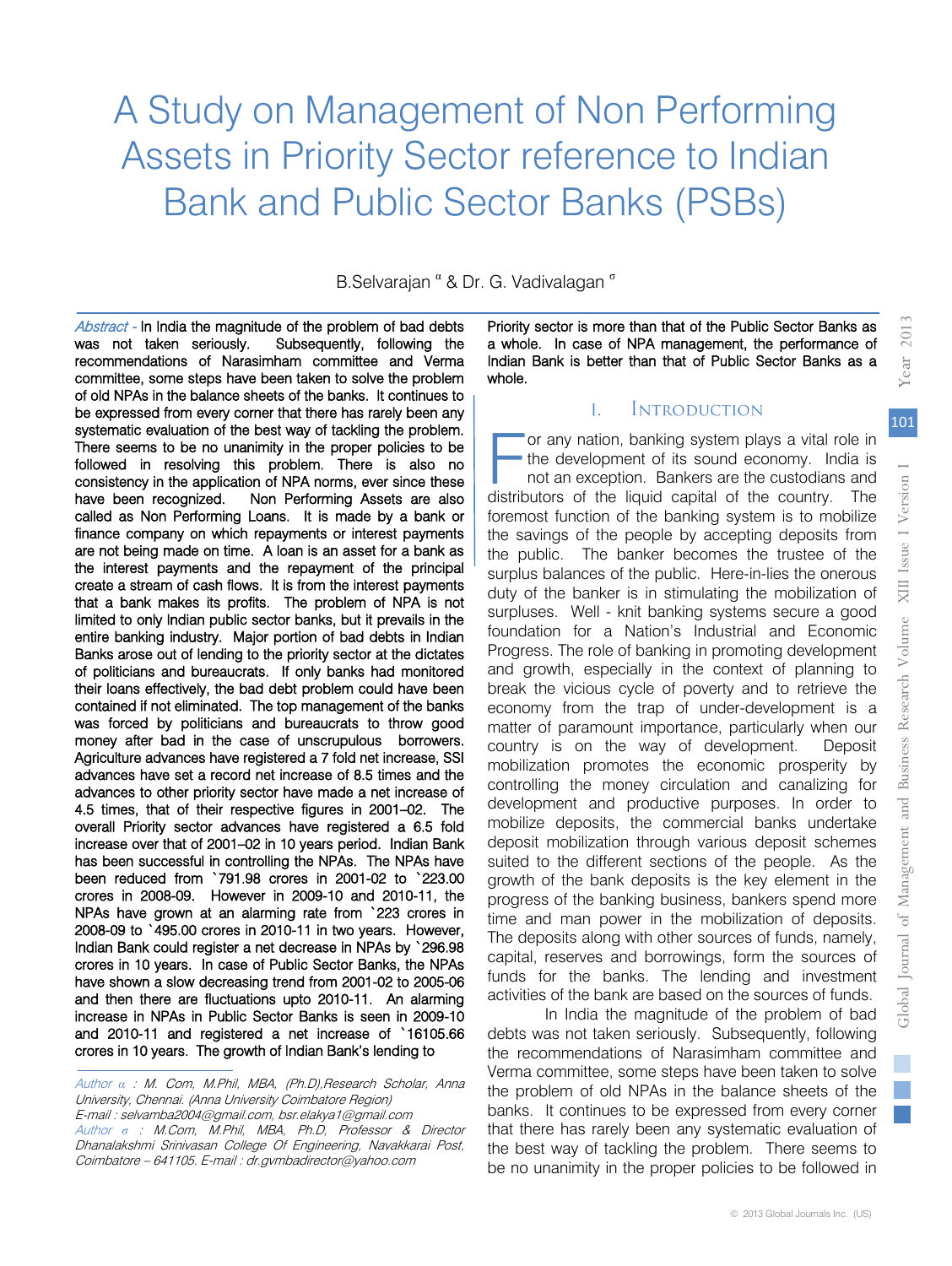resolving this problem. There is also no consistency in the application of NPA norms, ever since these have been recognized. NPA concerns of individual banks summarized as a whole and expressed as a mathematical average, for the entire bank cannot convey a dependable picture. The scenario is not so simple to be generalized for the industry as a whole to prescribe a readymade package of a common solution for all banks and for all times.

## II. CONCEPT OF NPA

The banks, in their books, have different kind of assets, such as cash in hand, balances with other banks, investment, loans and advances, fixed assets and other assets. The Non Performing Asset (NPA) concept is restricted to loans, advances and investments. As long as an asset generates the income expected from it and does not disclose any unusual risk other than normal commercial risk, it is treated as performing asset, and when it fails to generate the expected income it becomes a "Non Performing Asset". In other words, a loan asset becomes a Non Performing Asset (NPA) when it ceases to generate income, i.e. interest, fees, commission or any other dues for the bank for more than 90 days. A NPA is an advance where payment of interest or repayment of installment on principal or both remains unpaid for a period of two quarters or more and if they have become 'past due'. An amount under any of the credit facilities is to be treated as past due when it remain unpaid for 30 days beyond due date.

Non Performing Assets are also called as Non N Performing Loans. It is made by a bank or finance company on which repayments or interest payments are not being made on time. A loan is an asset for a bank as the interest payments and the repayment of the principal create a stream of cash flows. It is from the interest payments that a bank makes its profits. Banks usually treat assets as non-performing if they are not serviced for some time. If payments are late for a short time, a loan is classified as past due and once a payment becomes really late (usually 90 days), the loan is classified as non-performing. A high level of nonperforming assets, compared to similar lenders, may be a sign of problems. Example 10 and Kingler and Supplement of Independent of Management of intervals, a lost the payment of intervals of the payment of interval and and the payment where payment of the quantities of the Management of the Manag

## III. Statement of the Problem

Non-performing assets of banks are one of the biggest hurdles in the way of socio-economic development of India. The level of NPAs of the banking system in India is still too high. It affects the financial standing of the banks so that it is a heavy burden to the banks. A vigorous effort has to be made by the banks to strengthen their internal control and risk management systems and to setup early warning signals for timely

detection and action. The problem of NPAs is tied up with the issue of legal reforms. This is an area which requires urgent consideration as the present system that substantially delays in arriving at a legal solution of a dispute is simply not tenable. The absence of a quick and efficient system of legal redress constitutes an important 'moral hazard' in the financial sector, as it encourages imprudent borrowers. NPAs can create many challenges. Some of the important challenges are:

- 1. Owners do not receive a market return on their capital. In the worst case, if the bank fails, owners lose their assets. In modern times, this may affect a broad pool of shareholders.
- 2. Depositors do not receive a market return on savings. In the worst case if the bank fails, depositors lose their assets or uninsured balance. Banks also redistribute losses to other borrowers by charging higher interest rates. Lower deposit rates and higher lending rates repress savings and financial markets, which hampers economic growth.
- 3. Non Performing loans epitomize bad investment. They misallocate credit from good projects, which do not receive funding, to failed projects. Bad investment ends up in misallocation of capital, labour and natural resources. The economy performs below its production potential.
- 4. Non Performing loans may spill over the banking system and contract the money stock, which may lead to economic contraction. This spillover effect can channelize through illiquidity or bank insolvency;
- (a) When many borrowers fail to pay interest, banks may experience liquidity shortages. These shortages can jam payments across the country,
- (b) Illiquidity constraints bank in paying depositors e.g. cashing their paychecks. Banking panic follows a run on banks by depositors as part of the national money stock become inoperative. The money stock contracts and economic contraction follows.
- (c) Under capitalized banks exceeds the bank's capital base.

The problem of NPA is not limited to only Indian public sector banks, but it prevails in the entire banking industry. Major portion of bad debts in Indian Banks arose out of lending to the priority sector at the dictates of politicians and bureaucrats. If only banks had monitored their loans effectively, the bad debt problem could have been contained if not eliminated. The top management of the banks was forced by politicians and bureaucrats to throw good money after bad in the case of unscrupulous borrowers. Many big borrowers defaulted only due to the recession in the economy. The absence of proper bankruptcy laws and the dilatory legal procedure in enforcing security rights are the root cause of bad debts in banks. Added to these, there are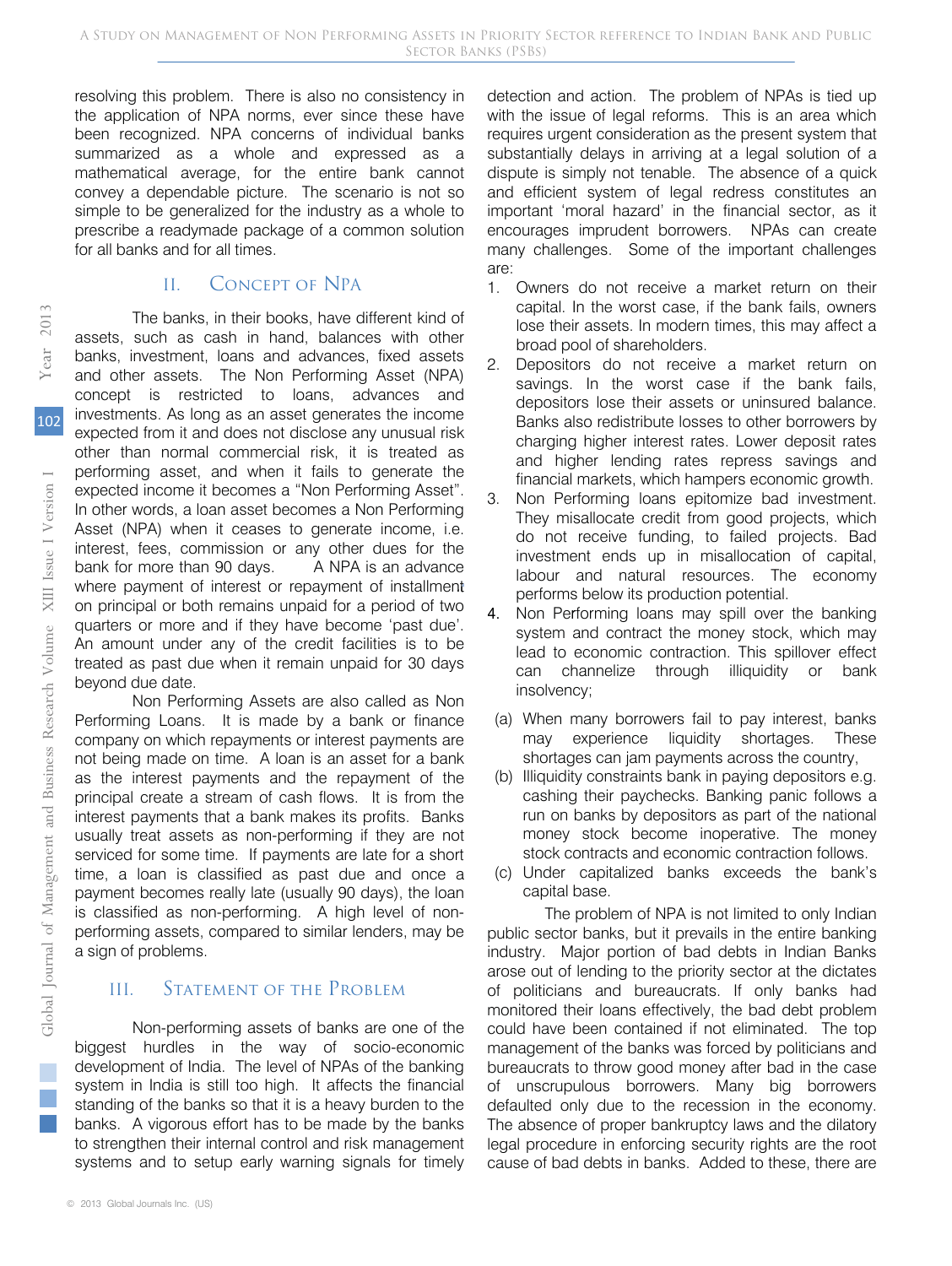$\mathbb{R}^n$ 

*Y2013 ear*

2013

many other reasons why public sector banks have highest level of NPAs. The NPA problem of banking institutions in India is exaggerated by deriving NPA figures based on percentage against risk assets instead of total earning assets. To improve recovery and to minimize NPAs, banks are expected to do a continuous recovery exercise through various methods adopting newer strategies. Besides, the borrowers are to be educated again and again about the benefits they derive from bank loans comparing to the local money lenders. The defaulters with genuine reason must be taken care of by the banks. But this attitude becomes an act of mockery when blanket write-off is affected. The above are various issues faced by banks related to lending and recovery. Banks cannot stop lending. Lending will continue, recovery also must be continued. This study aims at a thorough analysis of the functions of a bank in lending and recovery with special reference to Indian Bank, in the present competitive, deregulated and technologically improved banking environment.

#### IV. OBJECTIVES OF THE STUDY

 The present study has been designed to achieve the following objectives:

- $\triangleright$  To know and study about the non-performing assets in Indian Bank, Tamil Nadu.
- ¾ To find out Non Performing Assets under the Priority sector lending in Indian Bank and Compare with Public Sector Banks (PSBs)
- $\triangleright$  To make appropriate suggestions to avoid future NPAs and to manage existing NPAs in Indian Bank. k.

## V. LIMITATION OF THE STUDY

 The study is limited to the functions of Indian Bank, Tamilnadu pertaining to its management of NPAs and profitability. Thus, the important limitations are as follows;

- The study on management of non-performing assets is limited to the Indian Bank.
- ❖ The data are collected from Indian Bank till the end of March, 2011.
- \* The basis for identifying non-performing assets is taken from the Reserve Bank of India circulars.
- Since non-performing assets are critical, bank officials are not willing to part with all the information with them.
- \* Reasons for NPAs and Management of NPAs are changing with the time. The study is done in the present environment without foreseeing future developments.

## VI. Scope of the Study

The study has the following scope:

 $\triangleright$  The study could suggest measures for the banks to avoid future NPAs & to reduce existing NPAs.

- $\triangleright$  The study may help the government in creating & implementing new strategies to control NPAs.
- $\triangleright$  The study will help to select appropriate techniques suited to manage the NPAs and develop a time bound action plan to arrest the growth of NPAs.

## VII. Research Design

The research design used to carry out this study is descriptive research because it deals with statistical data and the main aim of the report is to describe the factors affecting the problem mentioned. The present study is an analytical study. For this study, primary data and secondary data are collected. The primary data is collected from the borrowers with the help of questionnaire. The secondary data is collected from the annual reports of Indian Bank and Reserve Bank of India website.

## VIII. SOURCES OF DATA

The data collected is mainly secondary in nature. The sources of data for this thesis include the literature published by Indian Bank and the Reserve Bank of India, various magazines dealing with the current banking scenario and research papers.

## IX. PRIORITY SECTOR ANALYSIS

Since Nationalization of major commercial banks in 1969, banking sector has been utilized as a powerful vehicle to carry on the Government's development programmes. The priority sector activities have been given adequate financial assistance through Banks. Among the 20 point programmes announced by the Prime Minister, Mrs. Indira Gandhi, poverty alleviation, creation of employment opportunities, promotion of self employment, protection and promotion of village and cottage industries, encouraging entrepreneurs and similar socio economic development programmes were given top priority. Thus various employment generation activities, Agricultural development activities and activities related to small Scale industries have been classified under priority sector. In other words, some areas of fields in a country, depending on its economic condition or government interest are called Priority Sectors, i.e. industry and agriculture. These may further be subdivided. Banks are directed by the central bank of the country that loans must be given on reduced rates of interest with discounts to promote these fields; such lending is called Prime Sector Lending. Priority sector was first properly announced in 1972, after the National Credit Council emphasized that there should be a larger involvement of the commercial banks in the priority sector. In 1974, the banks were given a target of 33.33 % as share of the priority sector in the total bank credit. This was later revised on the recommendation of the Dr. K S Krishnaswamy committee and raised to 40%. RBI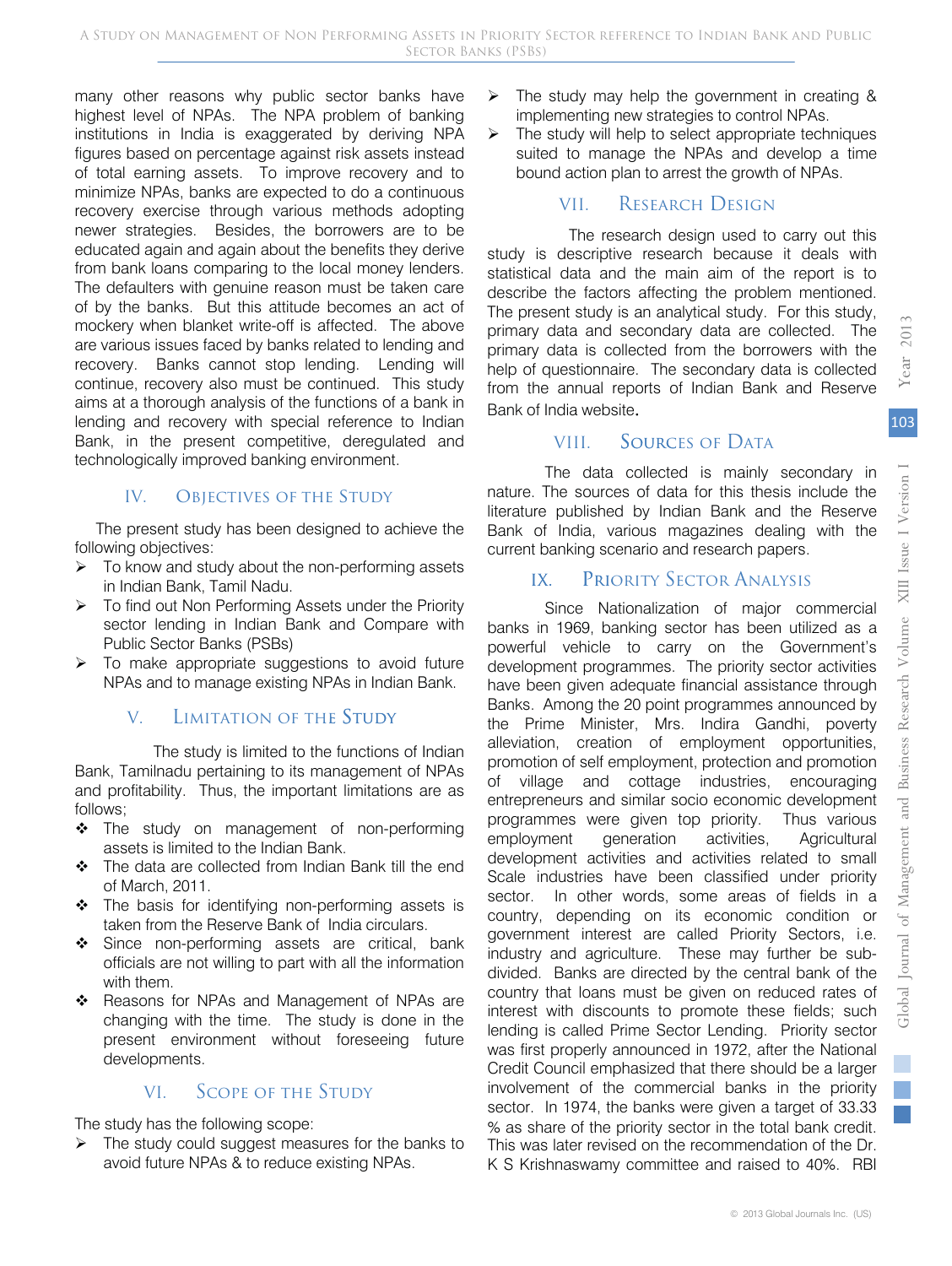has divided the Priority Sector into the following categories. The main areas under Priority Sector Lending scheme are as follows:

- 1. Agriculture
- 2. Small Scale Industries
- 3. Small business/Service enterprises (small business, retail trade, professional and self employed, small road and water transport operations)
- 4. State sponsored organizations for SC/ST
- 5. Educational Loan
- 6. Housing Loan
- 7. Consumption Loan
- 8. Micro credit
- 9. Loans to software industry
- 10. Food and agro procession sector
- 11. Venture capital
- 12. Export credit

Broadly Priority sector is classified under three major heads as follows:



The Government of India through the instructions of Reserve Bank of India (RBI) mandates certain type of lending on the Banks operating in India, irrespective of their origin. RBI sets targets in terms of percentage (of total money lent by the Banks) to be lent to certain sectors, which in RBI's perception would not have access to organized lending market or could not afford to pay the interest at the commercial rate. This type of lending is called Priority Sector Lending. Financing of Small Scale Industry, Small business, Agricultural Activities, Export activities and the activities narrated in the previous paragraphs are fall under this category.

a) Analysis of advances granted to Agriculture by Public Sector Banks (PSBs) and by Indian Bank in **Particular** 

This analysis will help to evaluate the performance of Indian Bank in helping the agricultural development in India. The following few tables are prepared to study the role of Indian Bank is helping the agriculture in India.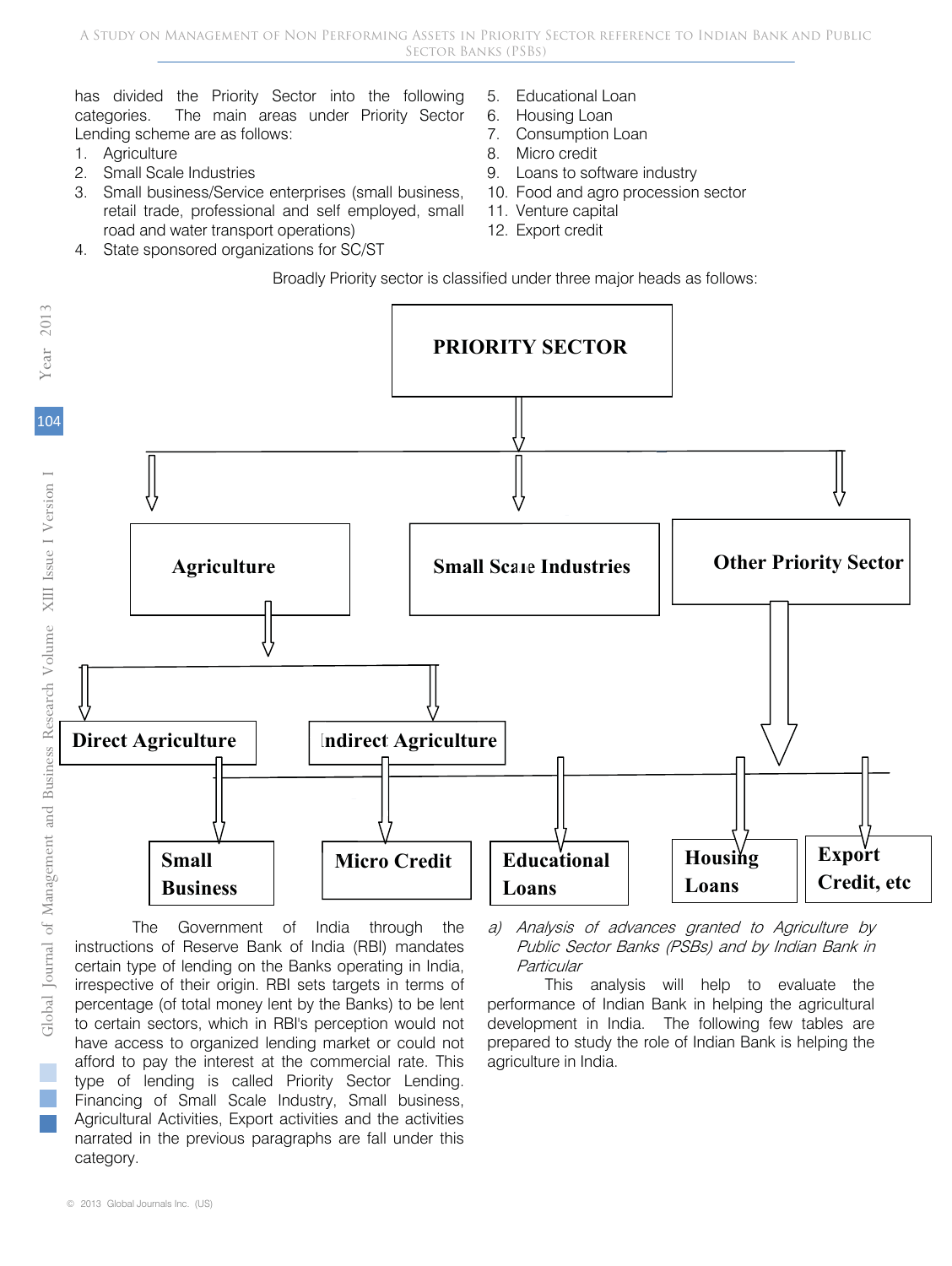

## **NPAs in Weaker section advances which form part in all the three major classifications of** priority sector advances

#### b) Priority Sector Advances – Indian Bank

Table I gives the total Priority sector advances of Indian bank. Further this table gives the quantum of advances made by Indian Bank under three major heads of Priority sector, namely, Agriculture, SSI and Other Priority sector. These figures are collected to get

an idea about the lending of Indian Bank under Priority sector advances for a period of 10 years from 2001- 2002 to 2010-2011.

| Year          | <b>Agriculture Advances</b> | <b>SSI Advances</b> | <b>Other Priority Sector Advances</b> | <b>Priority Sector</b><br>Advances |
|---------------|-----------------------------|---------------------|---------------------------------------|------------------------------------|
| $2001 - 2002$ | 1,526.69 (38.30%)           | 886.06 (22.23%)     | 1573.80 (39.47%)                      | 3986.55                            |
| $2002 - 2003$ | 1850.30 (37.68%)            | 1003.00 (20.43%)    | 2056.98 (41.89%)                      | 4910.28                            |
| $2003 - 2004$ | 2214.00 (37.08%)            | 978.00 (16.38%)     | 2779.11 (46.54%)                      | 5971.11                            |
| $2004 - 2005$ | 3191.70 (39.38%)            | 1144.71 (14.12%)    | 3769.00 (46.50%)                      | 8105.41                            |
| $2005 - 2006$ | 4248.69 (39.80%)            | 1521.00 (14.25%)    | 4905.80 (45.95%)                      | 10675.49                           |

Table 1 : Priority Sector Advances – Indian Bank (` in Crores)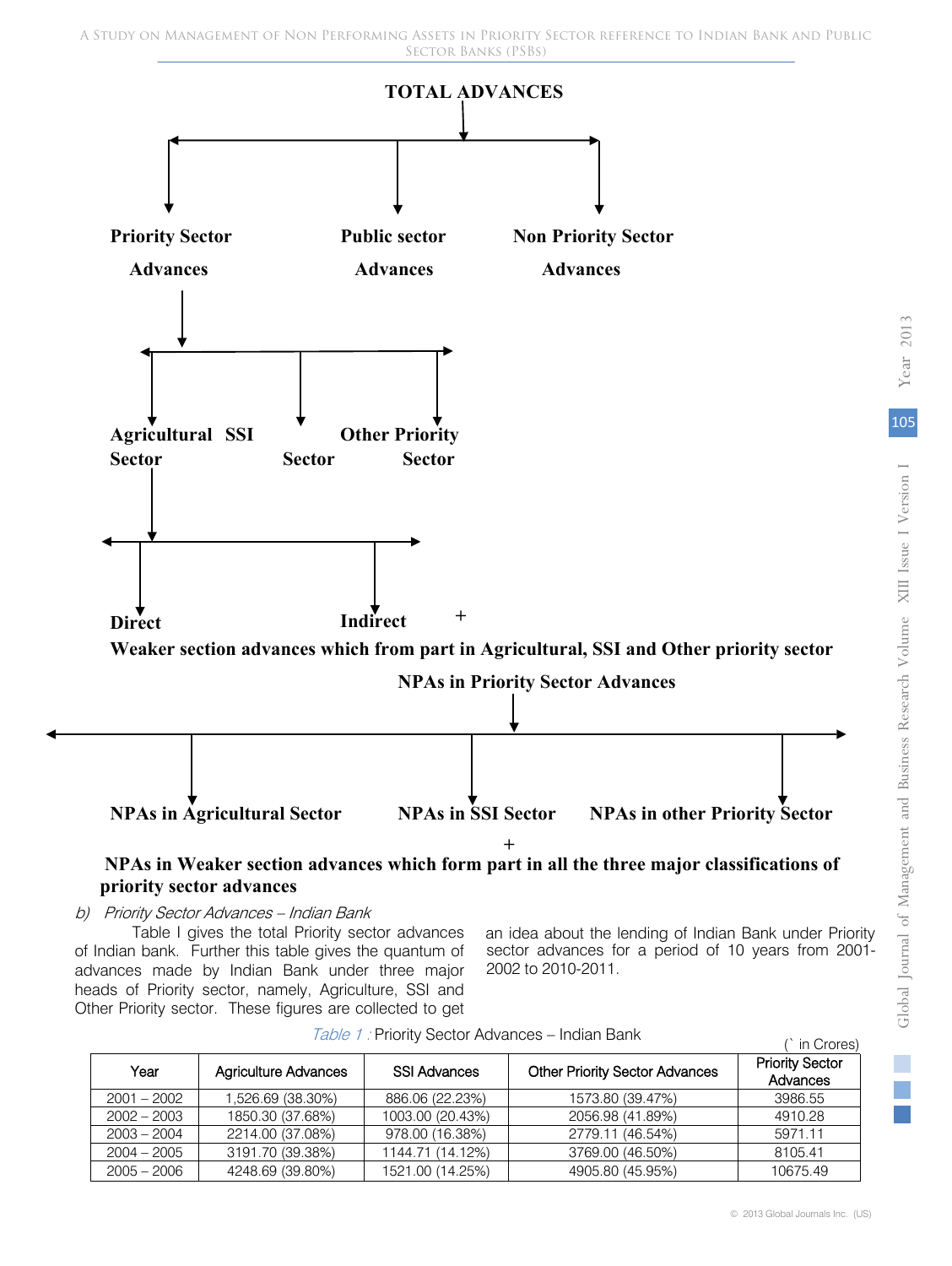| $2006 - 2007$ | 5656.08 (42.42%)  | 2364.45 (17.73%)  | 5314.43 (39.85%)  | 13334.96  |
|---------------|-------------------|-------------------|-------------------|-----------|
| $2007 - 2008$ | 6214.87 (41.53%)  | 3151.00 (21.06%)  | 5599.27 (37.41%)  | 14965.14  |
| $2008 - 2009$ | 7618.00(41.96%)   | 3844.00(21.17%)   | 6695.00 (36.87%)  | 18157.00  |
| $2009 - 2010$ | 9091.00 (42.42%)  | 5420.00 (25.29%)  | 6922.00 (32.29%)  | 21433.00  |
| 2010 - 2011   | 10986.00 (42.96%) | 7549.00 (29.52%)  | 7038.00 (27.52%)  | 25573.00  |
| Total         | 52597.33 (41.38%) | 27861.22 (21.91%) | 46653.39 (36.71%) | 127111.94 |
| Mean          | 5259.733 (41.38%) | 2786.12 (21.91%)  | 4665.34 (36.71%)  | 12711.19  |
| Net Increase  | 9459.31 (41.38%)  | 6662.94 (21.91%)  | 5464.20 (36.71%)  | 21586.45  |

#### Source : RBI, Trend & Progress Reports

From the above table it is very clear that Indian Bank has been granting advances to priority sector with an annual growth in every successive year. Thus the growth of Priority sector advances in Indian Bank has set a positive growth throughout the decade of study. Agriculture advances have registered a 7 fold net increase, SSI advances have set a record net increase of 8.5 times and the advances to other priority sector have made a net increase of 4.5 times, that of their respective figures in 2001–02. The overall Priority sector advances have registered a 6.5 fold increase over that of 2001–02 in 10 years period. The Indian Bank has been making advances to Priority sector advances with due share to its major components viz., Agriculture, SSI and Other priority sector.

#### a) NPAs in priority sector advances – Indian bank

Table II provides the data related to NPAs in Indian Bank ith reference to Priority sector advances. Also it provides classified NPA figures under the three major components, namely, Agriculture, SSI and other Priority sector.

| Year                      | NPAs in Agriculture                                                                                                                                                                                                                                                                                                                                                                                           | NPAs in SSI      | NPAs in Other Priority<br>Sector                                                                                                                                                                                                                                                                                                                              | NPAs in<br><b>Priority Sector</b> |
|---------------------------|---------------------------------------------------------------------------------------------------------------------------------------------------------------------------------------------------------------------------------------------------------------------------------------------------------------------------------------------------------------------------------------------------------------|------------------|---------------------------------------------------------------------------------------------------------------------------------------------------------------------------------------------------------------------------------------------------------------------------------------------------------------------------------------------------------------|-----------------------------------|
| $2001 - 2002$             | 202.76 (25.60%)                                                                                                                                                                                                                                                                                                                                                                                               | 395.27 (49.91%)  | 193.95 (24.49%)                                                                                                                                                                                                                                                                                                                                               | 791.98                            |
| $2002 - 2003$             | 183.38 (24.27%)                                                                                                                                                                                                                                                                                                                                                                                               | 368.16 (48.73%)  | 203.94 (26.99%)                                                                                                                                                                                                                                                                                                                                               | 755.48                            |
| $2003 - 2004$             | 164.38 (20.81%)                                                                                                                                                                                                                                                                                                                                                                                               | 342.89 (43.41%)  | 282.64 (35.78%)                                                                                                                                                                                                                                                                                                                                               | 789.91                            |
| $2004 - 2005$             | 130.46 (21.13%)                                                                                                                                                                                                                                                                                                                                                                                               | 265.85 (43.05%)  | 221.17 (35.82%)                                                                                                                                                                                                                                                                                                                                               | 617.48                            |
| $2005 - 2006$             | 110.39 (19.86%)                                                                                                                                                                                                                                                                                                                                                                                               | 238.96 (42.99%)  | 206.50 (37.15%)                                                                                                                                                                                                                                                                                                                                               | 555.85                            |
| $2006 - 2007$             | 62.72 (13.83%)                                                                                                                                                                                                                                                                                                                                                                                                | 181.13 (39.94%)  | 209.63 (46.23%)                                                                                                                                                                                                                                                                                                                                               | 453.48                            |
| $2007 - 2008$             | 47.00 (16.26%)                                                                                                                                                                                                                                                                                                                                                                                                | 161.00 (55.71%)  | 81.00<br>(28.03%)                                                                                                                                                                                                                                                                                                                                             | 289.00                            |
| $2008 - 2009$             | 27.00 (12.11%)                                                                                                                                                                                                                                                                                                                                                                                                | 77.00 (34.53%)   | 119.00 (53.36%)                                                                                                                                                                                                                                                                                                                                               | 223.00                            |
| $2009 - 2010$             | 55.00 (22.09%)                                                                                                                                                                                                                                                                                                                                                                                                | 163.00 (65.46%)  | 31.00 (12.45%)                                                                                                                                                                                                                                                                                                                                                | 249.00                            |
| $2010 - 2011$             | 219.00 (44.24%)                                                                                                                                                                                                                                                                                                                                                                                               | 141.00 (28.48%)  | 135.00 (27.27%)                                                                                                                                                                                                                                                                                                                                               | 495.00                            |
| Total                     | 1202.09 (23.02%)                                                                                                                                                                                                                                                                                                                                                                                              | 2334.29 (44.72%) | 1683.33 (32.25%)                                                                                                                                                                                                                                                                                                                                              | 5220.18                           |
| Mean                      | 120.20 (23.02%)                                                                                                                                                                                                                                                                                                                                                                                               | 233.42 (44.72%)  | 168.33 (32.25%)                                                                                                                                                                                                                                                                                                                                               | 522.01                            |
| means to repay the loans. | Source: RBI, Trend & Progress Reports<br>There exists a general opinion that banks have<br>more NPAs in the advances made to Priority sector, as<br>the borrowers under priority sector do not have sufficient<br>The above table gives<br>information that Indian Bank could reduce the NPAs in<br>Priority sector advances from `791.98 crores in 2001-02<br>to `223.00 crores in 2008-09. However the NPAs |                  | years and thereafter it increased.<br>advances the NPAs reduced by `318.27 crores of<br>the same 8 years. In case of other priority sector<br>fell down to `31 crores from `193.95 crores in 9 v<br>During the year 2009-10 and 2010-11, the NPAs<br>raised alarmingly at a higher rate of growth. Indian<br>must be vigilant and the rising trend in NPAs mu | In case o                         |

Table 2 : NPAs In Priority Sector Advances – Indian Bank (` in Crores) –

years and thereafter it increased. In case of SSI advances the NPAs reduced by `318.27 crores during the same 8 years. In case of other priority sector NPAs fell down to `31 crores from `193.95 crores in 9 years. During the year 2009-10 and 2010–11, the NPAs have raised alarmingly at a higher rate of growth. Indian Bank must be vigilant and the rising trend in NPAs must be arrested immediately.

106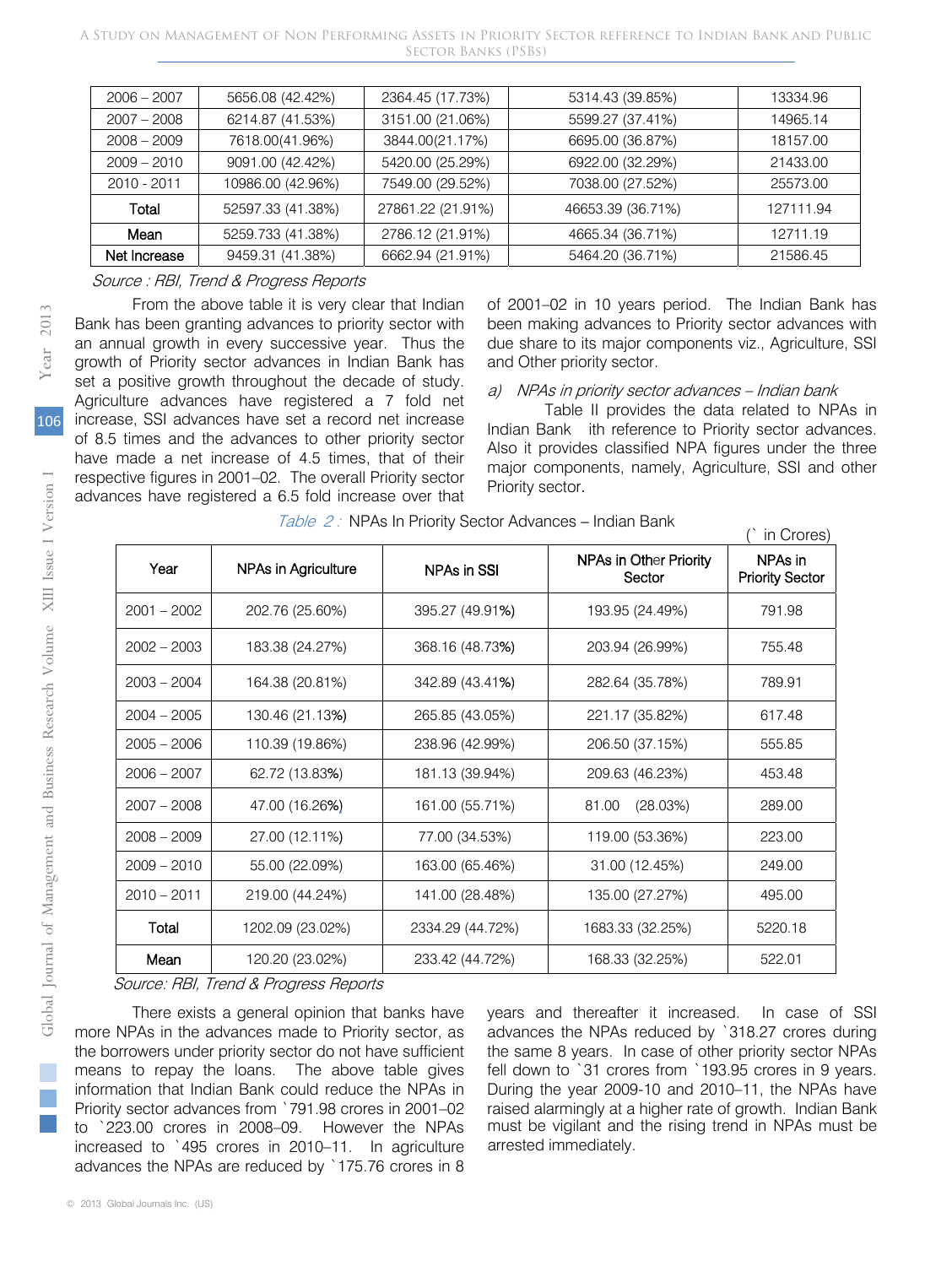#### b) Priority sector advances & npas

Table III gives data of both Priority Sector advances and related NPAs for Indian Bank as well as for all Public Sector Banks as a whole. Further the ratio of NPAs in Priority Sector advances to the total Priority Sector advances is calculated and given for all the 10

years for both Indian Bank and for all Public Sector Banks as a whole. This table will facilitate to compare the performance of Indian Bank in making advances to Priority sector and managing the NPAs with that of total Public Sector Banks as a whole.

|               |                                         |                                 |       |                                            |                                        | in Crores) |
|---------------|-----------------------------------------|---------------------------------|-------|--------------------------------------------|----------------------------------------|------------|
| Year          | <b>PSBs Priority</b><br>sector advances | PSBs NPAs in<br>Priority sector | %     | Indian bank<br>Priority sector<br>Advances | Indian Bank NPAs<br>in Priority sector | %          |
| $2001 - 2002$ | 171185.26                               | 25139.34                        | 14.68 | 3986.55                                    | 791.98                                 | 19.86      |
| $2002 - 2003$ | 203094.92                               | 24938.36                        | 12.28 | 4910.28                                    | 755.48                                 | 15.38      |
| $2003 - 2004$ | 245671.75                               | 23840.33                        | 9.70  | 5971.11                                    | 789.91                                 | 13.22      |
| $2004 - 2005$ | 310093.30                               | 23397.38                        | 7.55  | 8105.41                                    | 617.48                                 | 7.62       |
| $2005 - 2006$ | 410379.05                               | 22373.74                        | 5.55  | 10675.49                                   | 555.85                                 | 5.21       |
| $2006 - 2007$ | 521180.24                               | 22953.62                        | 4.40  | 13334.96                                   | 453.48                                 | 3.40       |
| $2007 - 2008$ | 608962.89                               | 25286.67                        | 4.15  | 14965.14                                   | 289.00                                 | 1.93       |
| $2008 - 2009$ | 719497.00                               | 24318.00                        | 3.38  | 18157.00                                   | 223.00                                 | 1.22       |
| $2009 - 2010$ | 864562.00                               | 30848.00                        | 3.57  | 21433.00                                   | 249.00                                 | 1.16       |
| 2010 - 2011   | 1028616                                 | 41245.00                        | 4.01  | 25573.00                                   | 495.00                                 | 1.93       |
| Total         | 5083242.41                              | 264340.44                       | 5.20  | 127111.94                                  | 5220.18                                | 4.11       |
| Mean          | 508324.24                               | 26434.04                        | 5.20  | 12711.19                                   | 522.01                                 | 4.11       |

Table 3: Priority Sector Advances & NPAs

## Source : RBI, Trend & Progress Reports

The table explains that Priority sector advances in Indian Bank have set a record of continuous growth with annual positive increase in the quantum of advances. Similar increasing trend is registered in case of Priority sector advances of Total Public Sector Banks. This table established an important fact that Indian Bank's performance in making advances to priority sector is almost around 2.5% of the priority sector advances of Public Sector Banks. Thus the growth in priority sector advances in Indian Bank is in tune with the growth in the priority sector advances of total Public Sector Banks. In case of NPAs in Priority Sector advances, Indian Bank has been successful in controlling the NPAs. The NPAs have been reduced from `791.98 crores in 2001-02 to `223.00 crores in 2008-09. However in 2009-10 and 2010-11, the NPAs have grown at an alarming rate from `223 crores in 2008-09 to `495.00 crores in 2010-11 in two years. However, Indian Bank could register a net decrease in NPAs by `296.98 crores in 10 years. In case of Public Sector Banks, the NPAs have shown a slow decreasing trend from 2001-02 to 2005-06 and then there are fluctuations upto 2010-11. An alarming increase in NPAs in Public Sector Banks is seen in 2009-10 and 2010-11 and registered a net increase of `16105.66 crores in 10 years. Thus the total Public sector Banks as a whole have failed in controlling the NPAs as is seen

from their performance in 10 years from 2001-02. While comparing with the performance of lending to priority sector, Indian Bank is in tune with that of all Public Sector Banks. But in case of managing NPAs, Indian Bank has shown its potentials and efficiency in controlling NPAs as it could minimize the NPAs in 10 years. During the same period NPAs have gone up in case of all Public sector Banks in total. Thus this table gives an inference that Indian Bank is above the industry level in its best management of NPAs.

#### c) Agriculture Advances - Psbs & Indian Bank

Table No IV is formulated with the data regarding the NPAs in agriculture advances in Indian Bank and in the Public Sector Banks as a whole for the study period of 10 years from 2001-02. This table also gives the figures of total agriculture advances made by Indian Bank as well as the total Public Sector Banks. Besides the quantum of agricultural advances and quantum of NPAs in agriculture advances, the table also exhibits the percentage of NPAs in Public Sector Banks and percentage of NPAs in Indian Bank with reference to their total agriculture advances respectively. These data help to evaluate the performance of NPA management in Indian Bank in comparison to that of Public Sector Banks as a whole.

 $\mathbb{R}^n$ 

Year 2013 *2013 ear*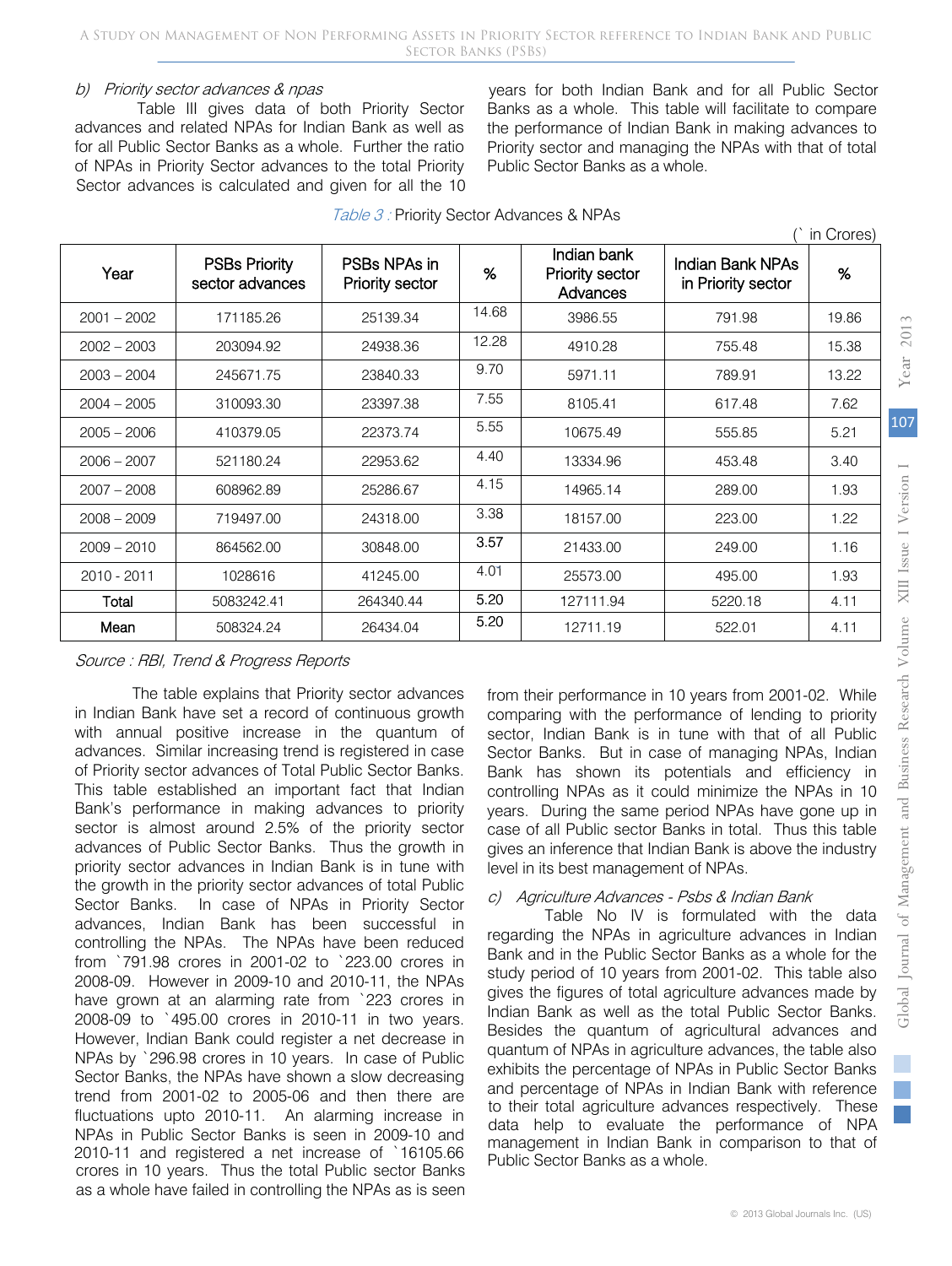| Year          | <b>PSBs</b><br>Agriculture | PSBs NPAs in<br>Agriculture | %     | Indian bank<br>Agriculture | Indian bank NPAs<br>in Agriculture | %     |
|---------------|----------------------------|-----------------------------|-------|----------------------------|------------------------------------|-------|
|               | Advances                   | Sector                      |       | Advances                   | Sector                             |       |
| $2001 - 2002$ | 63082.99                   | 7821.54                     | 12.39 | 1526.69                    | 202.76                             | 13.28 |
| $2002 - 2003$ | 73507.06                   | 7707.35                     | 10.48 | 1850.30                    | 183.38                             | 9.91  |
| $2003 - 2004$ | 86186.77                   | 7240.30                     | 8.40  | 2214.00                    | 164.38                             | 7.42  |
| $2004 - 2005$ | 112474.95                  | 7254.05                     | 6.45  | 3191.70                    | 130.46                             | 4.08  |
| $2005 - 2006$ | 154900.12                  | 6202.92                     | 4.01  | 4248.69                    | 110.39                             | 2.59  |
| $2006 - 2007$ | 205090.96                  | 6506.34                     | 3.17  | 5656.08                    | 62.72                              | 1.11  |
| $2007 - 2008$ | 248685.26                  | 8268.03                     | 3.32  | 6214.87                    | 47.00                              | 0.756 |
| $2008 - 2009$ | 296858                     | 5708.00                     | 1.92  | 7618.00                    | 27.00                              | 0.354 |
| $2009 - 2010$ | 370729                     | 8330.00                     | 2.24  | 9091.00                    | 55.00                              | 0.604 |
| 2010 - 2011   | 414990.00                  | 14487.00                    | 3.49  | 10986.00                   | 219.00                             | 1.99  |
| Total         | 2026505.11                 | 79525.53                    | 55.89 | 52597.33                   | 1202.09                            | 42.12 |
| Mean          | 202650.51                  | 7952.55                     | 3.92  | 5259.73                    | 120.20                             | 2.29  |

Table 4 : Agriculture Advances - PSBs & Indian Bank

108

#### Source : RBI, Trends & Progress reports

Prevalence of NPAs in a bank in any type of advance is inevitable. But the growth in NPAs affects the growth in advances; it poses threat to the Bank's credit performance. The above table states clearly that Indian Bank has been successful in containing the NPAs in agriculture advances upto the year 2008-09. The decreasing trend of NPAs level has been reversed from 2009-10 and the NPAs increased very sharply to touch the highest level of the decade (`219.00 crores). Though the quantum of NPAs have shown a net increase of `16.24 crores in 10 years (`219.00 crores- -`202.76 crores), the percentage of NPAs to total agriculture advances is reduced from 13.28 to 1.99. Another interesting inference is that, the net increase in total agriculture advances is `29459.31 crores, the net increase in NPAs is `16.24 crores in 10 years and the percentage of net increase of NPAs on net increase of agriculture advances is less than 0.2 only. Thus Indian Bank takes cautious approach in lending and takes steps to control NPAs. Frevalence<br>
advance is inevitab<br>
the growth in adva<br>
credit performance.<br>
Indian Bank has been<br>
in agriculture advance<br>
decreasing trend of<br>
2009-10 and the NF<br>
the highest level<br>
Though the quant<br>
increase of `16.24<br>
<sup>2</sup>2

In case of Public Sector Banks, it is evident that NPAs in agriculture advances have been controlled effectively upto 2008-09 and thereafter the NPAs increased sharply. Thus decrease in NPAs in Indian Bank upto 2008-09 is in tune with that of Public Sector Banks as a whole. Further, the NPAs increased sharply in the years 2009-10 and 2010-11 both in Indian Bank as well as in the whole of Public Sector Banks. So, the inference is 2009-10 and 2010-11 are the years in which NPAs increased in all the banks. As in the case of Indian Bank, in Public Sector Banks also, there is a net increase in the quantum of NPAs (`6665.46 crores) in 10 years, but in Public Sector Banks the percentage of NPA to total agriculture advances has come down from 12.39 in 2001-02 to 3.49 in 2010-11. A careful study of this table 4.9 indicates clearly that the NPA management of Indian Bank is better than the NPA management of

Public Sector Banks as a whole. This is evidenced by the fact that the percentage of NPAs to agriculture advances in Indian Bank is always less than that of Public Sector Banks throughout the decade of study. (Mean NPA percentage to Indian Bank is 2.29and Mean NPA percentage of Public Sector Banks is 3.92). Indian Bank's Management has to be appreciated for its judicious lending and effective control of NPAs simultaneously. However, the sharp growth of NPAs in the years 2009-10 and 2010-11 gives an alarming signal to the management of Indian Bank. Indian Bank has to take adequate and appropriate steps to reverse this growing trend in NPAs as quickly as possible.

(` in Crores)

#### d) PSBS & Indian bank – ssi advances

Table V picturises information about SSI advances made by Indian Bank as well as whole of Public Sector Banks for the period of 10 years from 2001–02. The data given in the table, namely the quantum of SSI advances, quantum of NPAs related to SSI advances and percentage of NPAs in SSI advances are duly tabulated in case of Indian Bank and Public Sector Banks as a whole. The data given in this table helps to analyze the management efficiency, in controlling NPAs both of Indian Bank and of the whole of Public Sector Banks. Their performance in NPA management may also be compared.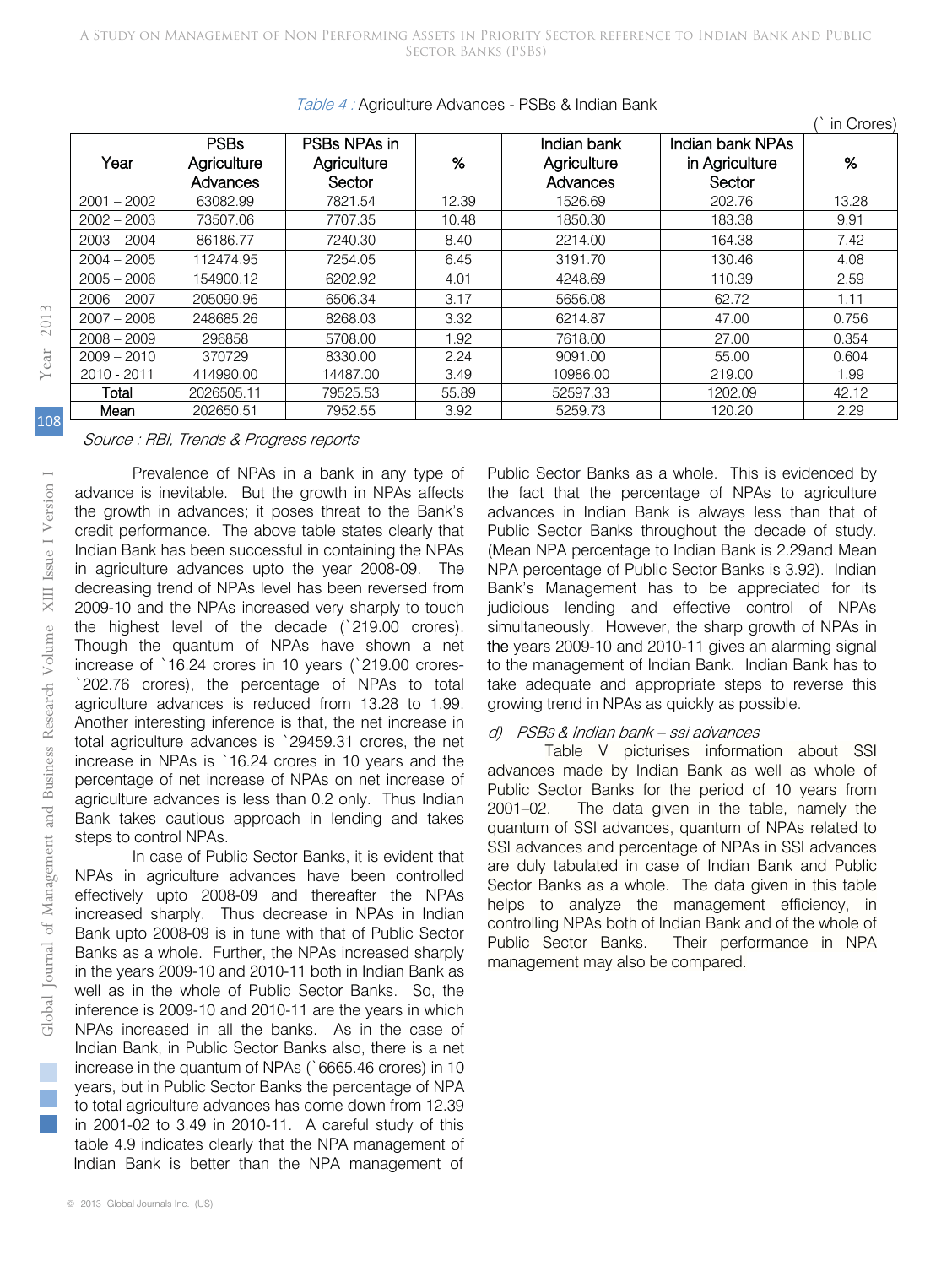| Year          | <b>PSBs SSI</b><br>Advances | <b>PSBs NPAs</b><br>in SSI<br>Advances | $\%$  | Indian bank<br><b>SSI Advances</b> | Indian bank<br>NPAs in SSI<br>Advances | %     |
|---------------|-----------------------------|----------------------------------------|-------|------------------------------------|----------------------------------------|-------|
| $2001 - 2002$ | 51186.87                    | 10583.95                               | 20.67 | 886.06                             | 395.27                                 | 44.61 |
| $2002 - 2003$ | 52987.00                    | 10161.53                               | 19.17 | 1003.00                            | 368.16                                 | 36.71 |
| $2003 - 2004$ | 58310.00                    | 8837.92                                | 15.15 | 978.00                             | 342.89                                 | 35.06 |
| 2004 - 2005   | 67634.00                    | 7834.96                                | 11.58 | 1144.71                            | 265.85                                 | 23.22 |
| $2005 - 2006$ | 82492.00                    | 6917.40                                | 8.38  | 1521.00                            | 238.96                                 | 15.71 |
| $2006 - 2007$ | 104703.00                   | 5843.28                                | 5.58  | 2364.45                            | 181.13                                 | 7.66  |
| $2007 - 2008$ | 148651.00                   | 5804.75                                | 3.90  | 3151.00                            | 161.00                                 | 5.11  |
| $2008 - 2009$ | 190968.00                   | 6984.00                                | 3.65  | 3844.00                            | 77.00                                  | 2.00  |
| $2009 - 2010$ | 264828.00                   | 11537.00                               | 4.35  | 5420.00                            | 163.00                                 | 3.01  |
| 2010 - 2011   | 376627.00                   | 14340.00                               | 3.81  | 7549.00                            | 141.00                                 | 1.86  |
| Total         | 1398386.87                  | 88844.79                               | 6.35  | 27861.22                           | 2334.29                                | 8.38  |
| Mean          | 139838.68                   | 8884.47                                | 6.35  | 2786.12                            | 233.42                                 | 8.38  |

#### Table 5 : PSBs & Indian Bank – Ssi Advances

#### Source : RBI, Trend & Progress Reports

NPAs create obstacles on the path of growth in the business of banks, particularly in the growth of credit disbursement. The above table gives the quantum of SSI advances and NPAs related to SSI advances in Indian Bank as well as that of Public Sector Banks as a whole for the period of study. Contrary to this growth, a drastic reduction is seen in NPAs with a net fall of `254.27 crores during the same period. Percentage of NPAs in total SSI advances has come down from 44.61 in 2001-02 to 1.86 in 2010-11. This continuous annual reduction of NPA percentage indicates the effective NPA management practiced in Indian Bank.

Similar to the positive growth trend in SSI advances in Indian Bank, a positive continuous growth is registered in Public Sector Banks as a whole. The SSI advances has grown 7 times in Public Sector Banks, where as in Indian Bank, the growth is 8.5 times during the same 10 years period. The percentage of NPAs in total SSI advances in Public Sector Banks as a whole has come down from 20.67 in 2001-02 to 3.81 in 2010- 11. An in-depth analysis of this table indicates that the reduction rate of percentage of NPAs in SSI advances is faster in Indian Bank than in Public Sector Banks. From 2001-02 to 2007-08, the NPA percentage in SSI advances in Indian Bank is higher than that of the industry average i.e. of public sector Banks. From 2008- 09, Indian Bank has shown its efficiency in controlling of NPAs and this is evidenced in this table, i.e., from 2008- 09 the percentage of NPAs in Indian Bank has been less than that of the whole of Public Sector Banks. Thus Indian Bank has taken all possible steps to grant loans to SSI units and at the same time it takes judicious steps to control the NPAs. 2<br>s evidenced in<br>ge of NPAs in<br>e whole of Pu

#### $\begin{array}{cc} \circ & e \\ \circ & \circ \end{array}$  PSBs & Indian Bank – Other Priority Sector **Advances**

Table No. VI provides the data regarding the advances made by Indian Bank as well as all Public sector Banks as a whole under other priority sector and the respective NPAs. The percentage of NPAs with references to the total other priority sector an advance has been calculated per year for both Indian Bank and Public Sector Banks as a whole. These data viz, other priority sector advances, NPAs, the percentage of NPAs for the whole period of study facilitate to assess the performance of Indian Bank in comparison with the Public Sector Banks as a whole in the areas of lending to Other Priority Sector, management of NPAs and their related trends such as increase in Other Priority Sector advances and decrease in NPAs. More particularly these data helps to evaluate the management of NPAs in Indian Bank comparing it to that of Public Sector Banks as a whole.

|  | Table 6 : PSBs & Indian Bank - Other Priority Sector Advances |
|--|---------------------------------------------------------------|
|--|---------------------------------------------------------------|

| Year          | <b>PSBs Other</b><br><b>Priority Sector</b><br>Advances | PSBs NPAs in<br><b>Other Priority</b><br>Sector | %     | Indian Bank Other<br><b>Priority Sector</b><br>Advances | Indian Bank<br>NPAs in Other<br><b>Priority Sector</b> | %     |
|---------------|---------------------------------------------------------|-------------------------------------------------|-------|---------------------------------------------------------|--------------------------------------------------------|-------|
| $2001 - 2002$ | 56915.40                                                | 6733.85                                         | 11.83 | 1573.80                                                 | 193.95                                                 | 12.32 |
| $2002 - 2003$ | 76621.86                                                | 7069.48                                         | 9.22  | 2056.98                                                 | 203.94                                                 | 9.91  |
| $2003 - 2004$ | 101174.98                                               | 7762.11                                         | 7.67  | 2779.11                                                 | 282.64                                                 | 10.17 |

(` in Crores)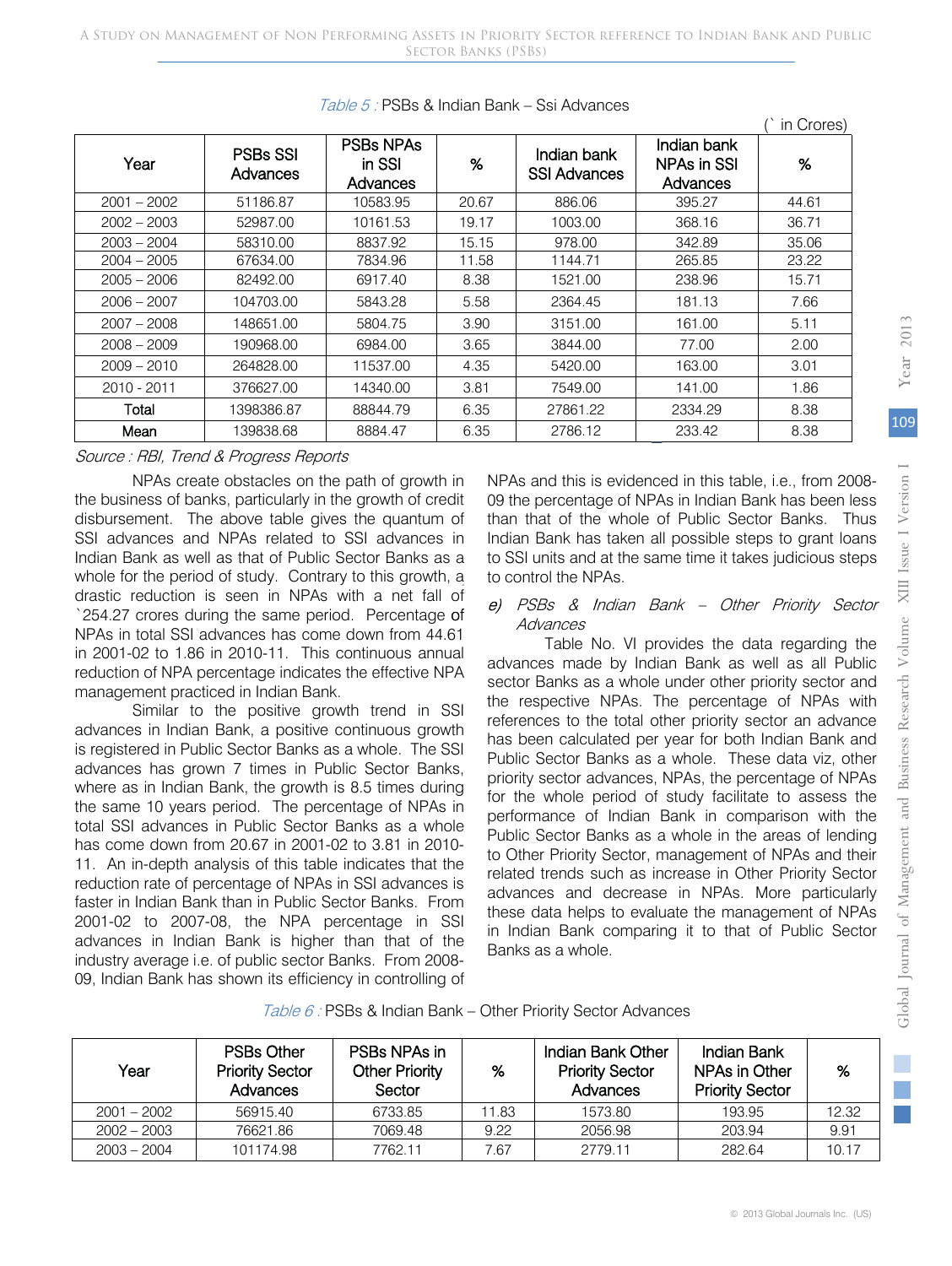| Mean          | 165837.14  | 9596.91  | 5.79 | 4665.34  | 168.33  | 3.61 |
|---------------|------------|----------|------|----------|---------|------|
| Total         | 1658371.43 | 95969.15 | 5.79 | 46653.39 | 1683.33 | 3.61 |
| 2010 - 2011   | 236999.00  | 12417.00 | 5.23 | 7038.00  | 135.00  | 1.92 |
| $2009 - 2010$ | 229005.00  | 10981.00 | 4.81 | 6922.00  | 31.00   | 0.45 |
| $2008 - 2009$ | 231671.00  | 11626.00 | 5.02 | 6695.00  | 119.00  | 1.78 |
| $2007 - 2008$ | 211626.63  | 11213.90 | 5.29 | 5599.27  | 81.00   | 1.45 |
| $2006 - 2007$ | 211386.28  | 10604.01 | 5.01 | 5314.43  | 209.63  | 3.95 |
| $2005 - 2006$ | 172986.93  | 9253.43  | 5.34 | 4905.80  | 206.50  | 4.21 |
| $2004 - 2005$ | 129984.35  | 8308.37  | 6.39 | 3769.00  | 221.17  | 5.86 |

Source : RBI, Trend & Progress Reports (in Crores)

Other priority sector advances are those advances made to various activities/purpose under priority sector other than agriculture and SSI. There are loans to professionals and self employed, small business, education, rural housing, small road transport operators, etc and these are classified under other priority sector advances. The above table illustrates the growth of advances to other priority sector and at the same time the fluctuations in the NPA position both in Indian Bank and in Public Sector Banks as a whole. The increase in advances to other priority sector by Indian Bank is continuous throughout the decade with annual positive growth. Similarly the growth is continuous in Public Sector Banks also except a small set back in the year 2009-10. However both Indian Bank and Public Sector Banks as a whole have registered a sizeable net growth in 10 years and the quantum of advances in 2010-11 is more than four times that of 2001-02. In case of NPAs in Indian Bank, there is no regular decrease or increase. The NPAs in Indian Bank increased annually during the first 3 years of the decade i.e. from 2001-02 to 2003-04 and thereafter decreased for 4 years from 2004-05 to 2007-08. In last three years there is increase and decrease in alternative years. But in case of Public Sector Banks, the NPAs in other priority sector advances has grown annually from 2001-02 to 2008-09 i.e. during the first 8 years. Though the quantum of NPAs has come down in 2009-10, it increased again in 2010-11. These data indicate clearly that Indian Bank has taken steps to reduce NPAs throughout the decade and succeeded to register a net decrease of `58.95 crores, where as in Public Sector Banks as a whole, the management of NPA is inadequate, as a result the net NPA has increased by `5683.15 crores in 10 years. Same time the first and and in Fincrease in advances<br>
Dank is continuous<br>
positive growth. Si<br>
Public Sector Banks<br>
year 2009-10. How<br>
Sector Banks as a v<br>
growth in 10 years<br>
2010-11 is more than B<br>
increase. The NPA<br>
dur

The percentage of NPAs to other priority sector advances in Public Sector Banks as a whole has shown an average of 5.79 for the decade, whereas the mean for Indian Bank is 3.63. During the first three years of the decade i.e., from 2001-02 to 2003-04, the NPA percentage in Indian Bank is more than that of Public Sector Banks as a whole. In the subsequent years i.e. in the remaining 7 years of the decade, Indian Bank has exhibited its success in controlling NPAs and NPA percentage. This is evidenced from the fact that the NPA percentage is less in Indian Bank than that of

Public Sector Banks as a whole from the year 2004-05 to 2010-11. Indian Bank could achieve in controlling the NPAs to 1.92% in 2010-11. But in case of Public Sector Banks it is 5.23 in 2010-11. The inference is that the NPA level in Indian Bank in other priority sector advances is very much controlled when compared to the industry average i.e. that of Public sector Banks. a

#### f) Weaker Section Advances & Npas – Psbs & Indian Bank

Table VII picturises the position of advances to weaker sections made by Indian Bank as well as the Public Sector Banks as a whole during the study period of ten years from 2001-02. Under priority sector, weaker section borrowers are in all the three major components of priority sector, namely, agriculture, small scale industry and other priority sector. Therefore weaker section advances have been taken separately for the study. This table also provides the NPA position in the advances made to weaker section borrowers with reference to Indian Bank as well as Public Sector Banks as a whole. Further, as an additional tool to analyze the adata, the percentage of NPA in the total weaker section advances, both in Indian Bank and in Public Sector Banks as a whole is also given annually. The mean for all the columns is given at the end of the table to facilitate a comparative study within the performance of Indian Bank and with that of Public Sector Banks as a whole.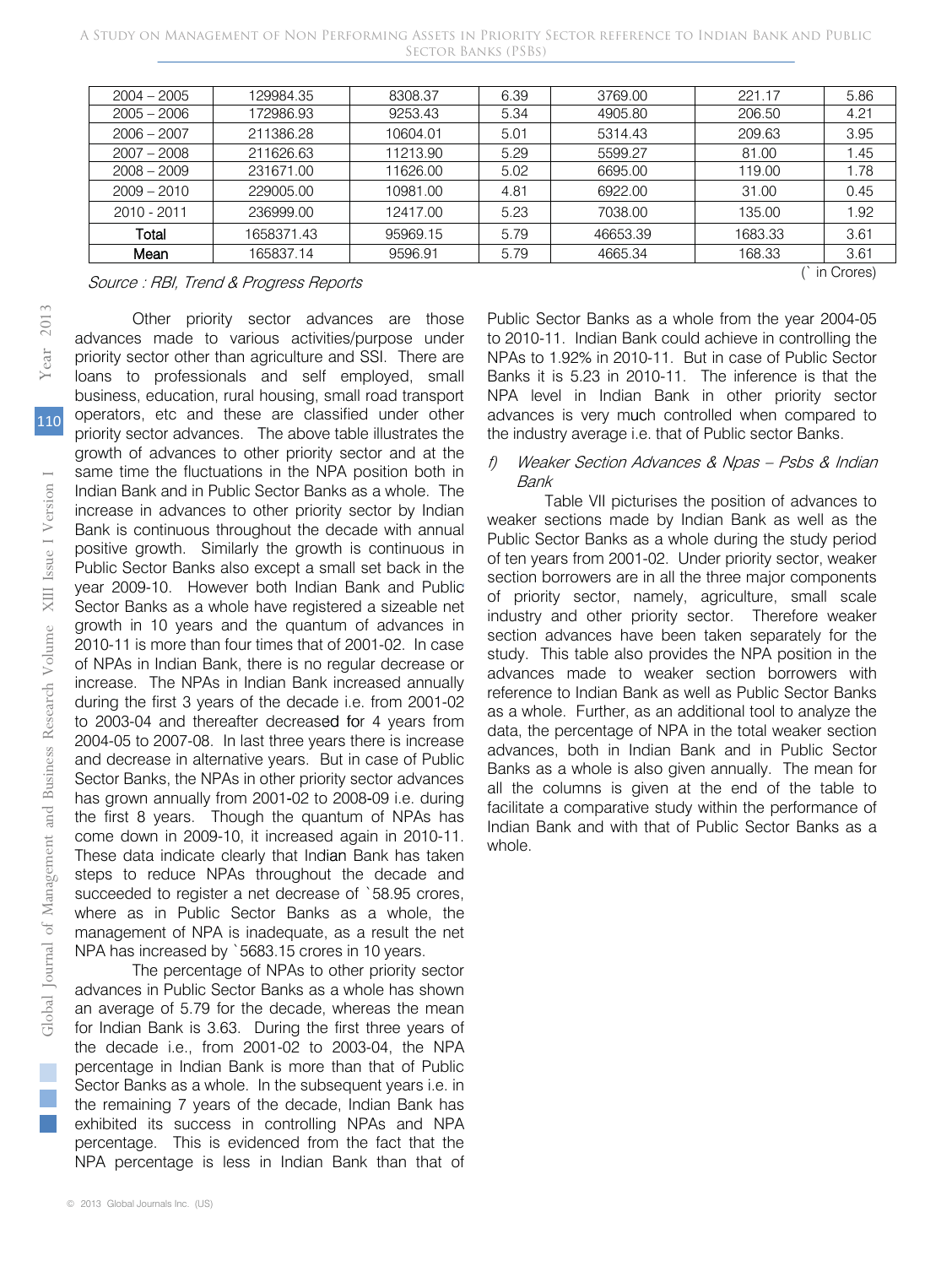| Year          | <b>PSBs Weaker</b><br>Section<br>Advances | PSBs NPAs in<br>Weaker<br>Section | Percentage | Indian Bank<br>Weaker<br>Section<br>Advances | Indian Bank<br>NPAs in<br>Weaker<br>Section | Percenta<br>ge |
|---------------|-------------------------------------------|-----------------------------------|------------|----------------------------------------------|---------------------------------------------|----------------|
| $2001 - 2002$ | 28974.90                                  | 5743.82                           | 19.82      | 845.27                                       | 181.28                                      | 21.45          |
| $2002 - 2003$ | 32303.75                                  | 5749.23                           | 17.79      | 1028.79                                      | 183.01                                      | 17.78          |
| 2003 - 2004   | 41588.64                                  | 6706.49                           | 16.12      | 1230.78                                      | 191.74                                      | 15.57          |
| 2004 – 2005   | 63492.11                                  | 5752.04                           | 9.06       | 1809.83                                      | 175.05                                      | 9.67           |
| $2005 - 2006$ | 78373.90                                  | 5023.22                           | 6.41       | 2498.28                                      | 178.52                                      | 7.15           |
| $2006 - 2007$ | 94284.88                                  | 5181.15                           | 5.49       | 3098.23                                      | 175.06                                      | 5.65           |
| 2007 - 2008   | 126934.80                                 | 5388.00                           | 4.24       | 3678.52                                      | 188.40                                      | 5.12           |
| $2008 - 2009$ | 122894.00                                 | 5074.00                           | 4.13       | 4079.00                                      | 41.00                                       | 1.01           |
| $2009 - 2010$ | 212214.00                                 | 5053.00                           | 2.38       | 5206.00                                      | 9.00                                        | 0.17           |
| 2010 - 2011   | 246316.00                                 | 7929.00                           | 3.22       | 6073.00                                      | 17.00                                       | 0.28           |
| Total         | 1047376.98                                | 57599.95                          | 5.50       | 29547.70                                     | 1340.06                                     | 4.54           |
| Mean          | 104737.69                                 | 5759.99                           | 5.50       | 2954.77                                      | 134.00                                      | 4.54           |

Table 7 : Weaker Section Advances & NPAs – PSBs & Indian Bank

Source : RBI, Trend & Progress Reports

Weaker section borrowers spread over the entire priority sector domain and they are in agricultural sector, SSI sector and other priority sector. Therefore the figures here are overlapping with those given under the components of priority sector advances. Thus the weaker section advances form part of each component of the priority sector advances. indicates that Indian Bank has given much importance to weaker section advances and therefore the growth is by 7.5 times in 10 years. It was `845.27 crores in 2001– 02 and it has risen to `6073 crores in 2010–11. Also in case of Public Sector Banks, the weaker section advances has been given more importance and hence it has grown 8.5 times in ten years. In case of Public Sector Banks, the highest annual growth in weaker section advances is seen in 2007-08 (`32649.92crores). In Indian Bank the highest annual growth is seen in the year 2009-10 (`1127 crores). Regarding NPA management, Indian Bank has taken enough care to see that the NPAs are controlled. Though the quantum of NPAs in Indian Bank fluctuate during the decade, the percentage of NPAs to the weaker section advances show a decreasing trend from 21.45 in 2001-02 to 0.17 in 2009-10 and it raised to 0.28 in 2010-11. Similarly in case of Public Sector Banks, the quantum of NPAs has shown ups and downs throughout the decade, but the percentage of NPA to weaker section advances shows a regular decline from 19.82 in 2001-02 to 2.38 in 2009-10 and it raised to 3.22 in 2010-11. If the percentage of NPA to weaker section advances in Indian Bank is compared to that of Public Sector Banks annually from 2001-02, the inference derived will be; NPAs in Indian Bank was higher than the industry average (industry average is that of Public Sector Banks as a whole) in 6 out of first 7 years of the decade i.e., from 2001-02 to 2007-08, except 2003-04. It is interesting to see a drastic reduction in the percentage of NPAs in Indian Bank The above table

during the last three years of the decade, of course, a slight increase is in 2010-11 over that of 2009-10. The mean for NPA percentage is almost same for both Indian Bank and Public Sector Banks. The NPA management in Indian Bank is better when compared to that of Public Sector Banks as a whole, because the net reduction in NPA percentage is more in Indian Bank (21.17) than the same in Public sector Banks as a whole (16.60). Also net reduction of NPAs in quantum is seen in Indian Bank, whereas, net increase in NPAs is seen in Public Sector Banks as a whole. From the year 2008- 09, Indian Bank could control NPAs very effectively. The increase of NPAs in 2010-11 must be viewed seriously and Indian Bank must take appropriate steps to contain NPAs in the years to come. 5.50 2954.77<br>
1 the during the last three<br>
11tural slight increase is in<br>
11terator mean for NPA per<br>
11terator Indian Bank and<br>
11terator in Indian<br>
11terator 11terator 12terator<br>
11terator 12terator 12terator<br>
12terator

## X. Suggestions

- Average percentage of Priority sector advances by 1.Indian Bank is 37.84 of its total advances (statutory requirement is 40%). NPAs in Priority sector advances accounts to 58.71% of total NPAs of Indian Bank. Further, the mean percentage of gross NPAs to total advances in Indian Bank is 2.73. The mean percentage of NPAs in Priority sector advances to total Priority Sector advances is arrived at as 4.11. The incidence of NPAs is more in Priority sector advances. Therefore, Indian Bank has to restrict its advances to Priority Sector to the limit of 40% of total advances. Simultaneously, Indian Bank must take steps to improve recovery in Priority
- sector advances. 2. The average percentage of Agricultural advances in Indian Bank is 41.38 of its total Priority Sector advances (Statutory requirement is 18%). The average NPAs in Agricultural advances accounts for 23.03 percent of NPAs in total Priority sector advances. NPAs in Agricultural advances are 2.29

(` in Crores)

 $\mathbb{R}^n$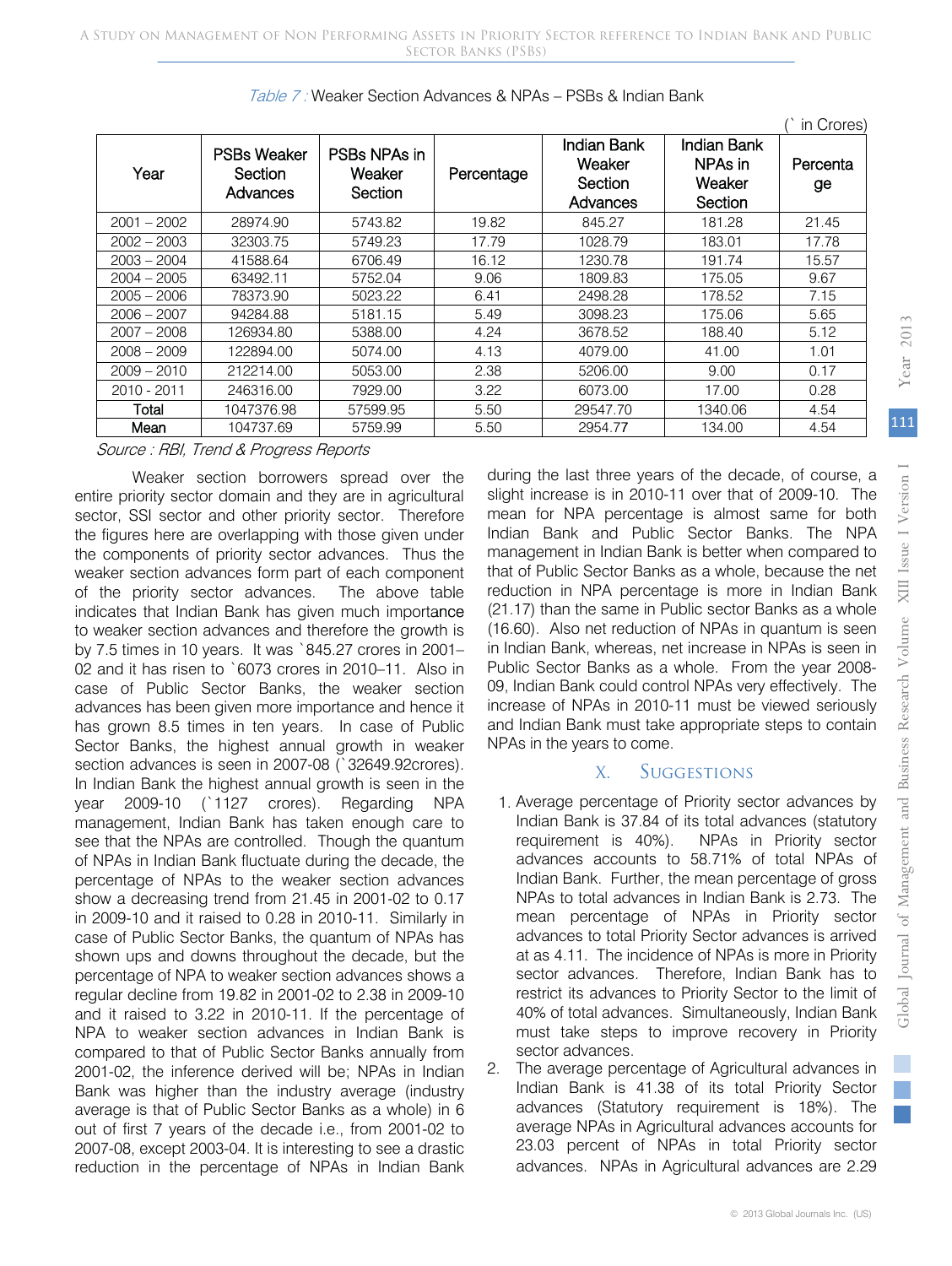percent of total agricultural advances. Indian Bank extends more credit to Agricultural. At the same time, the bank makes good recovery and thus NPAs are restricted. However, Indian Bank must take all efforts to prevent fresh NPAs in Agricultural advances.

- 3. Average lending by Indian Bank to SSI advances is 21.91 percent of the total Priority Sector advances. The mean percentage of NPAs in SSI advances to NPAs in total Priority Sector advances is 44.72. The mean percentage of NPAs in SSI advances to total SSI advances in Indian Bank is 8.38. The performance of Indian Bank is handling SSI advances is not comfortable. The NPAs in SSI advances contribute more to the NPA position of the bank as a whole. The NPAs in SSI sector is alarming. Indian Bank has to do an account wise analysis to identify initial sickness and prevent from becoming NPAs.
- 4. Mean of the Other Priority Sector advances for the decade of study is 36.11 percent of total Priority Sector advances in Indian Bank. The average percentage of NPAs in Other Priority Sector advances is 32.25 of the banks NPAs in total Priority Sector advances. The percentage of NPAs in Other Priority Sector advances to total Priority Sector advances. The percentage of NPAs in Other Priority Sector advances to total Other Priority Sector advances in Indian Bank is 3.61 percent, which is above the bank's average NPA position (2.73). Indian Bank has to take appropriate steps to improve recovery in Other Priority Sector advances. At most care must be taken to ensure prompt recovery without allowing any fresh NPAs. decade of stuce<br>
Sector advances is 32.<br>
Sector advances is 32.<br>
Sector advances is 32.<br>
Sector advances in Inc.<br>
above the bar<br>
Indian Bank h improve recovery<br>
At most care<br>
recovery withour<br>
5. About 25 perce<br>
Indian Ban
	- 5. About 25 percent of total Priority Sector lending by Indian Bank has gone to weaker sections. The average NPA level of weaker section advances to total weaker section advances in Indian Bank is arrived at as 4.54. The incidence of NPAs in weaker section advances is more in Indian Bank. Therefore, the bank must take steps to recovery and reduce NPAs. Efforts are necessary to prevent creation of fresh NPAs.

## XI. Conclusion

The Priority sector advances have been analyzed in detail under three major heads, viz., Agriculture, Small Scale Industries and Other Priority Sector. Further weaker section advances, which forms part of Priority sector, have also been studied. The data related to Priority sector advances for 10 years have been collected for Indian Bank and for the Public Sector Banks as a whole. The data have been tabulated comfortably with required percentage calculation and mean calculations. Besides the loans and advances granted under priority sector, the NPA figures have also

been tabulated both for Indian Bank and the Public Sector Banks as a whole. The data so provided helped to have an in-depth analysis about the participation of Indian Bank in lending activities to priority sector in comparison with that of the Public Sector Banks as a whole. The growth of Indian Bank's lending to Priority sector is more than that of the Public Sector Banks as a whole. In case of NPA management, the performance of Indian Bank is better than that of Public Sector Banks as a whole. However, Indian Bank has slippages during the period of study in controlling of NPAs in the early years of the decade. Indian Bank is still not comfortable in the area of NPA management. Therefore, the management of Indian Bank must pay special attention towards the NPA management and take appropriate steps to arrest the creation of new NPAs, besides making recoveries in the existing NPAs. Timely action is essential to ensure future growth of the Bank.

## REFERENCES RÉFÉRENCES REFERENCIAS

- 1. T.N. Anantharam Iyer (1999), "Bank supervision and I the Management of Non Performing advances"– The Journal of the Indian Institute of Bankers-April-June, 1999 – p.no.7-9.
- 2. K.J. Taori (2000), "Problems and Issues relating to Management of Non Performing Assets of Banks in India" – The Journal of Indian Institute of Bankers– April – June 2000, Volume 2, p.no – 21- 24. Jun
- 3. C.R.K. Murthy (2001) "Branch Level Management of Non Performing Assets: Part III – Effective Management of Civil Litigation" – Vinimaya, Vol.XXI, No.2, 2000 – 2001 p.no: 5-11
- 4. Dr. V.S. Kaveri, Faculty, National Institute of Bank Management, Pune," Prevention of NPAs– Suggested strategies" - IBA Bulletin, August 2001,
- 5. Indira Rajaramanan, Gairam Vasishtha Non Performing Loans of PSU Banks some panel results – Economic and Political Weekly – February 2002
- 6. Narendra Kumar Securitization and Reconstruction of Financial Assets and Enforcement of Security Interest Act, 2002 – The Indian Banker – May 2003
- 7. Smt. Ranjana Kumar, Chairperson & Managing Director, Indian Bank, Chennai – Restructuring of Debts: The best bet for bankers and the borrowers – IBA Bulleting Special Issue – March 2003 – p.no:40 – 47
- 8. Rajendra Kakker (2004) "NPA Management Role of Asset Reconstruction Companies" – IBA Bulletin – Volume 4 – p.no: 11- 14
- 9. Dr. S.C. Bardia (2004), "Credit Efficiency in Banks: A Comparative Study", The ICFAI Univesity Press, August 2004, p.no – 60-67
- 10. Valasamma Antony Non Performing Assets A menace to the Banking Industry – Southern Economist – January 2004 – p.no. 20 – 23

112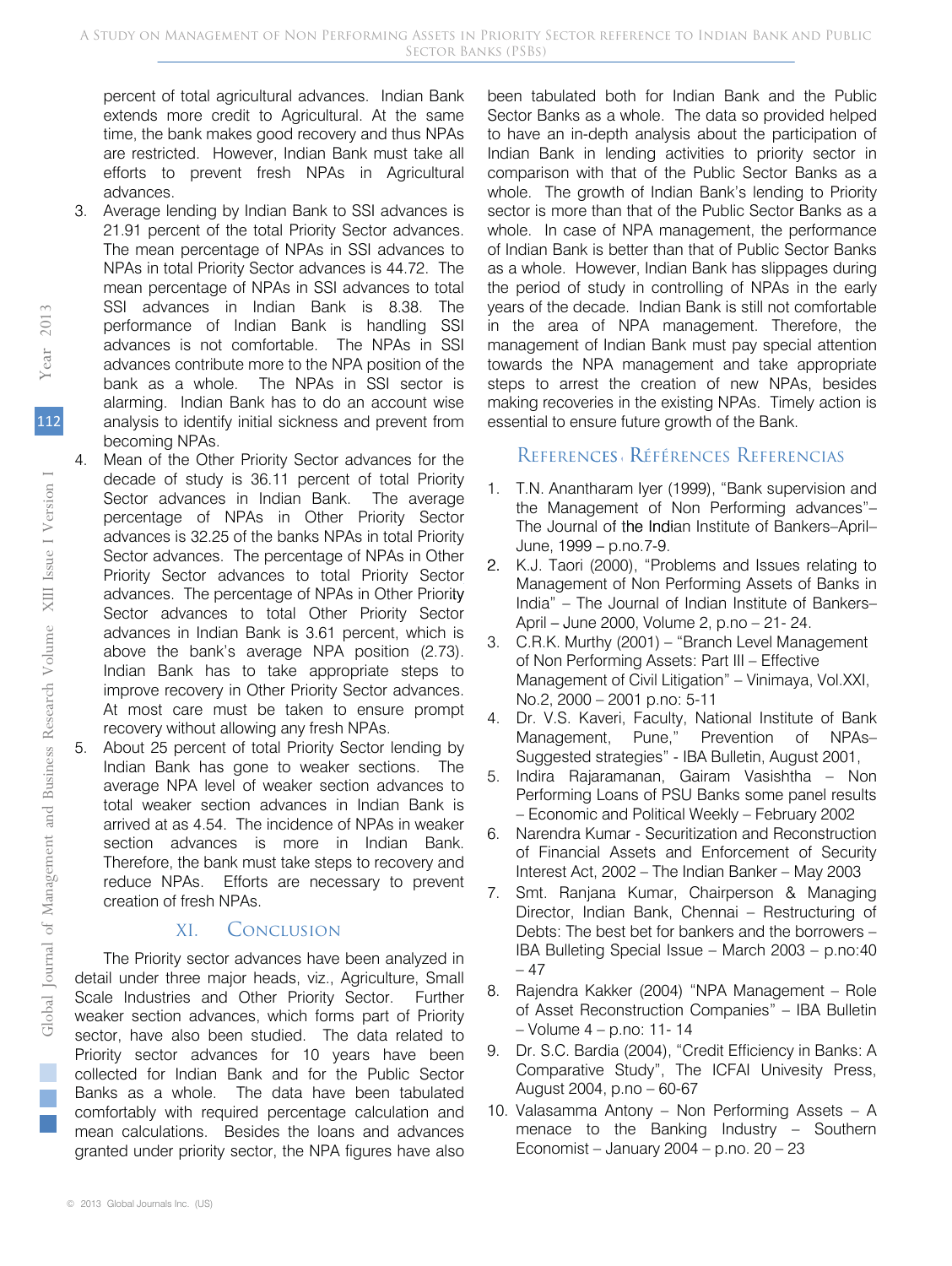- 11. The Hindu Business Line  $24<sup>th</sup>$  August 2011 Wednesday – P.No.6 - Indian Bank Puts off follow– on offer – Our Bureau – Mumbai – August 23rd
- 12. Business Line  $28<sup>th</sup>$  October 2011 Friday P.No. 12 – Loan recovery, "MAO Style" – Bank of Maharashtra's Novel imitative – K. Ram Kumar – Mumbai
- 13. Business Line  $15<sup>th</sup>$  November 2011 Tuesday P.No. 7 – slippages in retail, real estate loans may impact banks' profitability – Our Bureau - Mumbai
- 14. The Hindu Business Line  $12<sup>nd</sup>$  January 2012 Thursday – P.No.  $1$  – RBI worried over rising bad loans in Priority sector – Calls for data from Commercial banks – K. Ramkumar – Mumbai
- 15. The Hindu Business Line  $20<sup>th</sup>$  January 2012 Friday – P.No. 4 – Banks pitch for higher tax breaks on bad debts provisioning – Our Bureau – Mumbai
- 16. Toor. N.S, "Non Performing Advances in Banks concept, practice and Management", New Delhi, Skylark Publications, 1994.
- 17. Atul Mohan & Puneet Kapoor, "A practical guide to NPA Bank advances" – Vinod law publications.
- 18. Shivpuije C.R & Kaveri. N.S, "Management of NPAs Advances", Sultan Chand & sons Publications.
- 19. Mallya K.G, "Beyond the Non Performing Assets", M/S deepa publications
- 20. Banker's hand book of NPA management, Hyderabad – Banambar Sahoo – Asia Law House.
- 21. "Approach to Audit of Banks & Verification of Non Performing Assets:, Venugopal, M/S Noopur publications.
- 22. Gokul B.Rathi & Smita M. Sondhane, "Non Performing Assets – A Practical Hand Book", Tanvi Publications. of NPA management,<br>ahoo – Asia Law House.<br>nks & Verification of Non<br>nugopal, M/S Noopur<br>a M. Sondhane, "Non<br>actical Hand Book", Tanvi<br>on Performing Assets in
- 23. Bidanis. N, "Managing Non Performing Assets in Banks", Vision Book.
- 24. Ramachandra Reddy, "Management of Non Performing Assets in Banks & Financial Institutions", Serials publications.
- 25. Sugan C. Jain, "Management of Non Performing Assets in Banks", RBSA publications, Jaipur.
- 26. Gopala Krishnan. T.V, "Management of Non Performing Advances", Indian Institute of Banking and Finance, North Book Centre, Mumbai.
- 27. Vibha Jain, "Management of Non Performing Assets in Commercial Banks", Regal Publications, New Delhi, 2007.